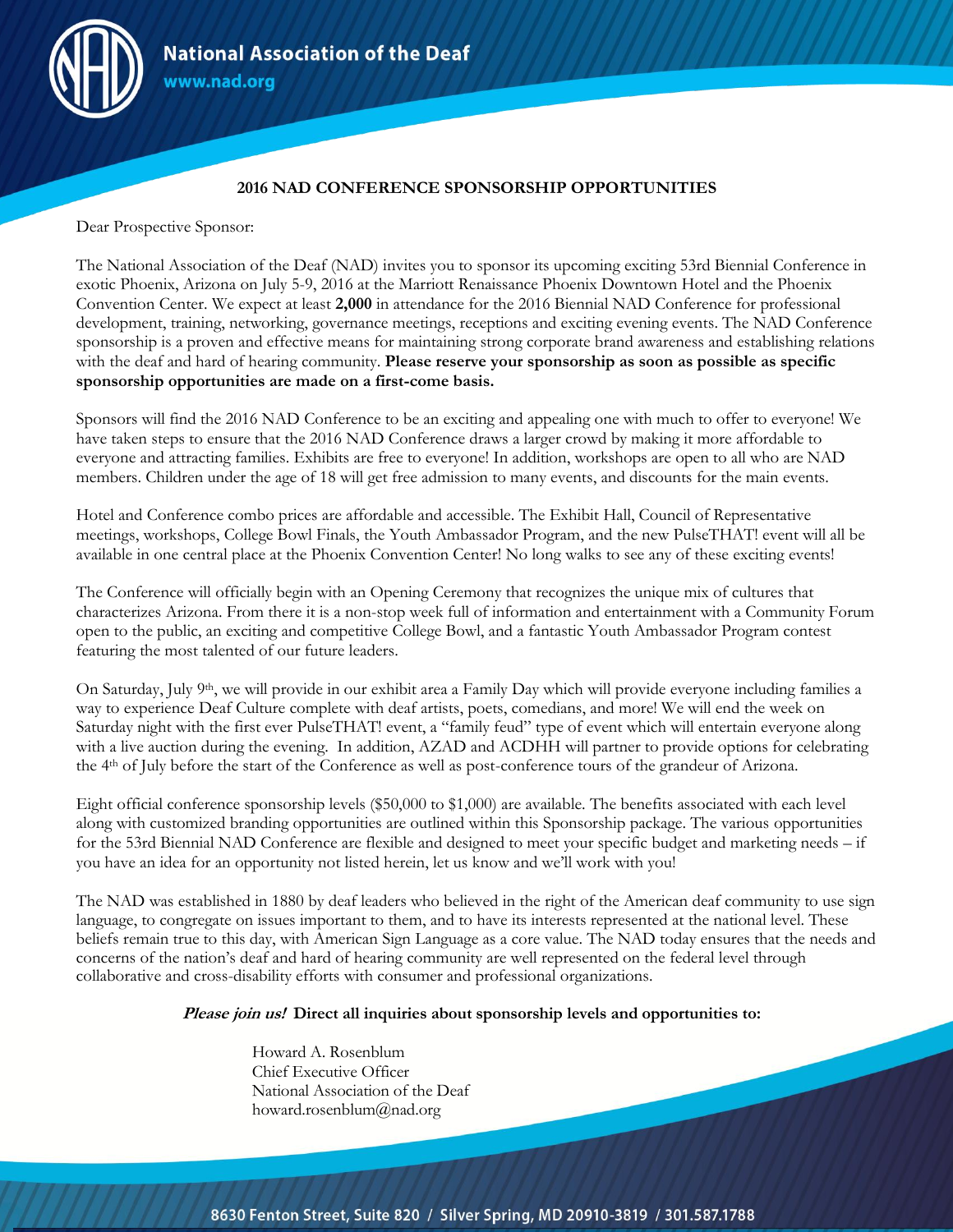

# **SPONSORSHIP RECOGNITION LEVELS & BENEFITS**

Branding and visibility opportunities are available at various recognition levels, each with commensurate benefits. Sponsors can opt to choose "Customized Sponsorship Opportunities" up to the value of their cash sponsorship (see next document for customized sponsorship opportunities).

## **Leadership Sponsor - \$50,000**

- Recognition as official Leadership sponsor (Opening Ceremony, conference signage and window decal, graphic banner in mobile conference app, and program book; website; and pre-and post-conference publicity)
- Corporate logo with live link on NAD conference sponsor index page (with NAD specifications)
- Opening Ceremony video message (2 minute approved video message)
- Premium exhibit space (equivalent to four booths) with distinctive Leadership sponsor designation
- Two years affiliate NAD membership (at appropriate level); includes affiliate listing on NAD affiliate webpage
- Program book advertisement (two full inside pages; sponsor-provided to NAD specifications)
- Reserved VIP seating (for eight) at the Opening Ceremony, College Bowl, Youth Ambassador Program Competition, and PulseTHAT! Event
- Tote bag insertions (four approved sponsor-provided novelty/literature items)
- VIP registration (eight combos/sponsor badge ribbons)
- President's Private Reception (eight tickets)

## **Equality Sponsor - \$35,000**

- Recognition as official Equality sponsor (Opening Ceremony, conference signage and window decal, graphic banner in mobile conference app, and program book; website; and pre-and post-conference publicity)
- Corporate logo with live link on NAD conference sponsor index page (with NAD specifications)
- Opening Ceremony video message (1 minute approved video message)
- Premium exhibit space (equal to three side-by-side exhibit booths) with distinctive Equality sponsor designation
- Two years affiliate NAD membership (at appropriate level); includes affiliate listing on NAD webpage
- Program book advertisement (one full inside page; sponsor-provided to NAD specifications)
- Reserved VIP seating (for six) at the Opening Ceremony, College Bowl, Youth Ambassador Program Competition, and PulseTHAT! Event
- Tote bag insertions (three approved sponsor-provided novelty/literature items)
- VIP registration (six combos/sponsor badge ribbons)
- President's Private Reception (six tickets)

## **Vision Sponsor - \$25,000**

- Recognition as official Vision sponsor (Opening Ceremony, conference signage and window decal, graphic banner in mobile conference app, and program book; website; and pre-and post-conference publicity)
- Corporate logo with live link on NAD conference sponsor index page (with NAD specifications)
- Opening Ceremony video message (30 second approved video message)
- Premium exhibit space (equal to two side-by-side exhibit booths) with distinctive Vision sponsor designation
- One year affiliate NAD membership (at appropriate level); includes affiliate listing on NAD webpage
- Program book advertisement (one full inside page; sponsor-provided to NAD specifications)
- Reserved VIP seating (for four) at the Opening Ceremony, College Bowl, and Youth Ambassador Program Competition, and PulseTHAT! Event
- Tote bag insertions (two approved sponsor-provided novelty/literature items)
- VIP registration (four combos/sponsor badge ribbons)
- President's Private Reception (four tickets)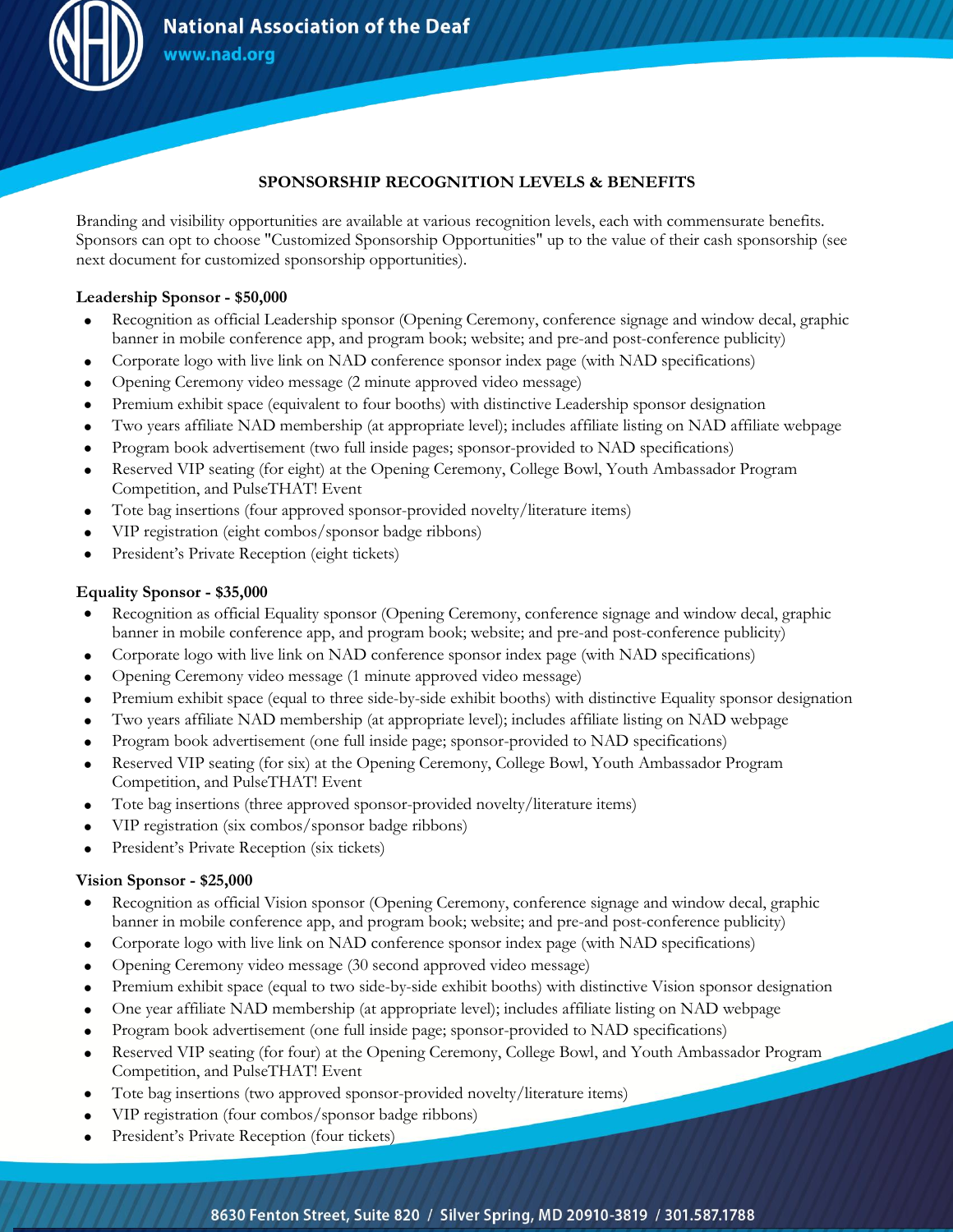

## **Diversity Sponsor - \$15,000**

- Recognition as official Diversity sponsor (Opening Ceremony, conference signage and window decal, graphic banner in mobile conference app, and program book; website; and pre-and post-conference publicity)
- Corporate logo with live link on NAD conference sponsor index page (sponsor-provided to NAD specifications)
- Opening Ceremony video message (30 second approved video message)
- One standard exhibit booth space with distinctive Diversity sponsor designation
- One year affiliate NAD membership (at appropriate level); includes affiliate listing on NAD webpage
- Program book advertisement (one half page; sponsor-provided to NAD specifications)
- Reserved VIP seating (for three) at the Opening Ceremony, Community Forum, College Bowl, Youth Ambassador Program Competition, and PulseTHAT! Event.
- One tote bag insertion (one approved sponsor-provided novelty/literature item)
- VIP registration (three combos/sponsor badge ribbons)
- President's Private Reception (three tickets)

## **Justice Sponsor - \$10,000**

- Recognition as official Justice sponsor (Opening Ceremony, conference signage and window decal, graphic banner in mobile conference app, and program book; website; and pre-and post-conference publicity)
- Corporate logo with live link on NAD conference sponsor index page (sponsor-provided to NAD specifications)
- Opening Ceremony video message (30 second approved video message)
- Program book advertisement (one half page; sponsor-provided to NAD specifications)
- One standard exhibit booth space with distinctive Justice sponsor designation.
- VIP registration (two combos/sponsor badge ribbons)
- President's Private Reception (two tickets)

## **Advocacy Sponsor - \$5,000**

- Recognition as official Advocacy sponsor (Opening Ceremony, conference signage and window decal, graphic banner in mobile conference app, and program book; website; and pre-and post-conference publicity)
- Corporate logo with live link on NAD conference sponsor index page (sponsor-provided to NAD specifications)
- Program book advertisement (one quarter page ad; sponsor-provided to NAD specifications)
- VIP registration (one combo/sponsor badge ribbons)
- President's Private Reception (one ticket)

## **Unity Sponsor - \$2,500**

- Recognition as official Unity sponsor (Opening Ceremony, conference signage and window decal, graphic banner in mobile conference app, and program book; website; and pre-and post-conference publicity)
- Corporate logo with live link on NAD conference sponsor index page (sponsor-provided to NAD specifications)
- Program book advertisement (one quarter page ad; sponsor-provided to NAD specifications)

## **Community Sponsor - \$1,000**

- Recognition as official Community sponsor (Opening Ceremony, conference signage and window decal, graphic banner in mobile conference app, and program book; website; and pre-and post-conference publicity)
- Corporate logo with live link on NAD conference sponsor index page (sponsor-provided to NAD specifications)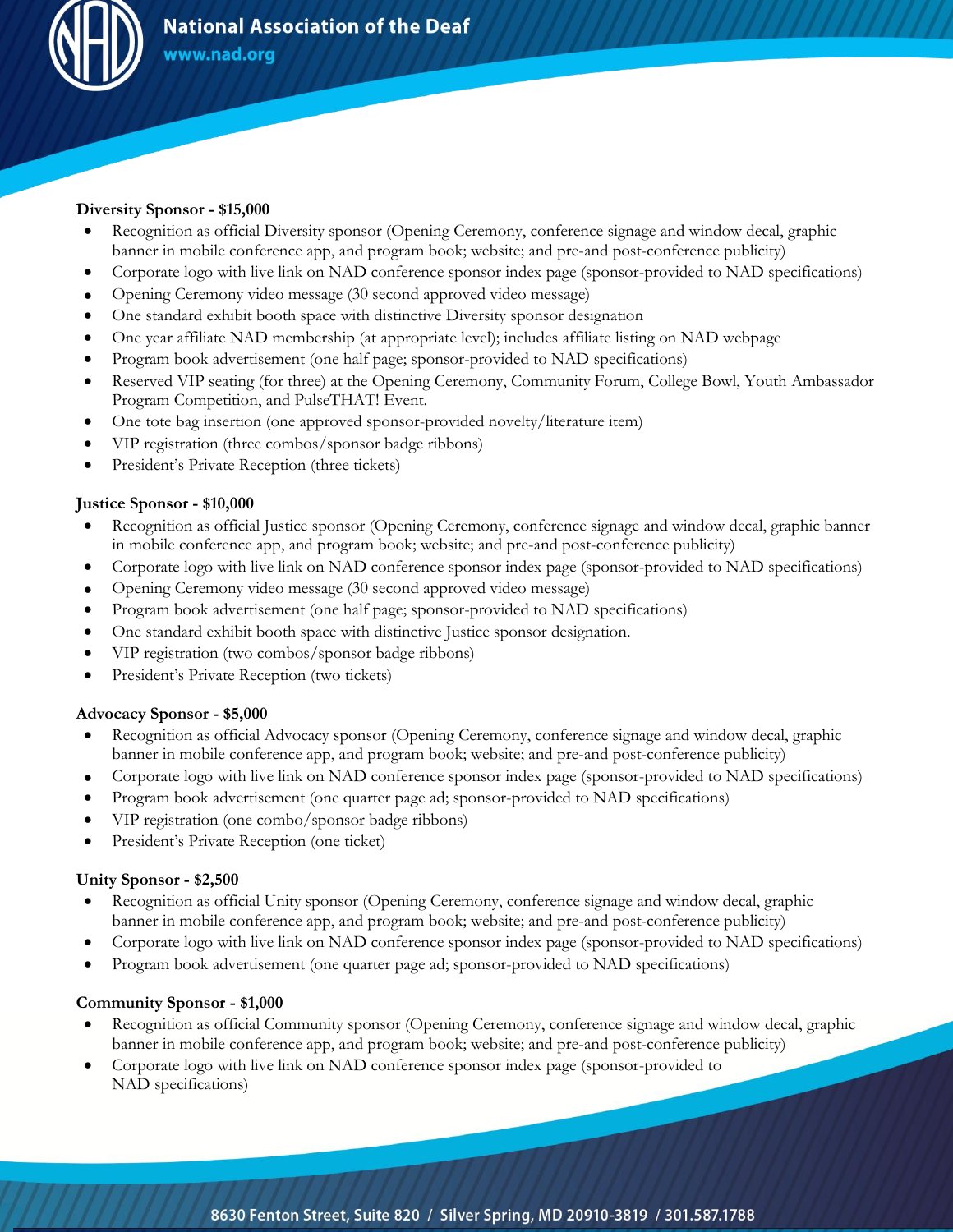

# **CUSTOMIZED SPONSORSHIP OPPORTUNITIES**

The National Association of the Deaf (NAD) offers many ways corporations and organizations can demonstrate their support and commitment to serving the deaf, hard of hearing, late deafened and deaf-blind community, through sponsorship of the 53rd Biennial NAD Conference. **All sponsorship opportunities are made on a first-come basis and we encourage you to make your sponsorship arrangement as soon as possible.**

Sponsors can opt to choose "Customized Sponsorship Opportunities" up to the value of their cash sponsorship. For example, if a sponsor provides \$15,000 in cash level sponsorship, they can choose the Conference Brochure (\$5,000), one coffee/tea break in the Exhibit Hall (\$5,000) and one day of CART (\$5,000) sponsorship opportunities for a total of \$15,000.

Customized Sponsorship Opportunities are available on a first-come, first-served basis.

In-kind services are accepted for sponsorship opportunities designated as "in-kind accepted" below. Services must be approved by the NAD and its designated staff or team. In-kind interpreter services must be selected by the NAD Conference interpreter coordination team and have carried out their duties. Sponsors must provide documentation for the value of in-kind services to receive sponsorship level commensurate with their services.

# **CONFERENCE PUBLICITY**

## **Logo on Conference Compact Guide in Name Tag Badge Holder**

Exclusive sponsorship opportunity for branding your business on with sponsor logo displayed prominently on a compact conference guide that will be visible in all attendees' badge holder that shows their name tags. Have your logo seen everywhere!

**Sponsorship Amount:** \$35,000 **Number of Sponsors:** Exclusive

#### **Video Message**

Exclusive sponsorship opportunity for branding your business on one of our pre-conference videos. Take advantage of this pre-conference opportunity to show your support of the National Association of the Deaf, via video! Sponsor logo and name credit to prominently appear in the beginning and end of the video message.

**Sponsorship Amount:** \$3,000 **Number of Sponsors:** One per pre-conference video

#### **Social Media Posts**

Exclusive sponsorship opportunity for branding your business on a pre-conference social media messages. Take advantage of this pre-conference opportunity to show your support of the National Association of the Deaf! Sponsor logo to appear in as a light watermark all social media posts related to #NAD2016

**Sponsorship Amount:** \$3,000 **Number of Sponsors:** One per pre-conference social media post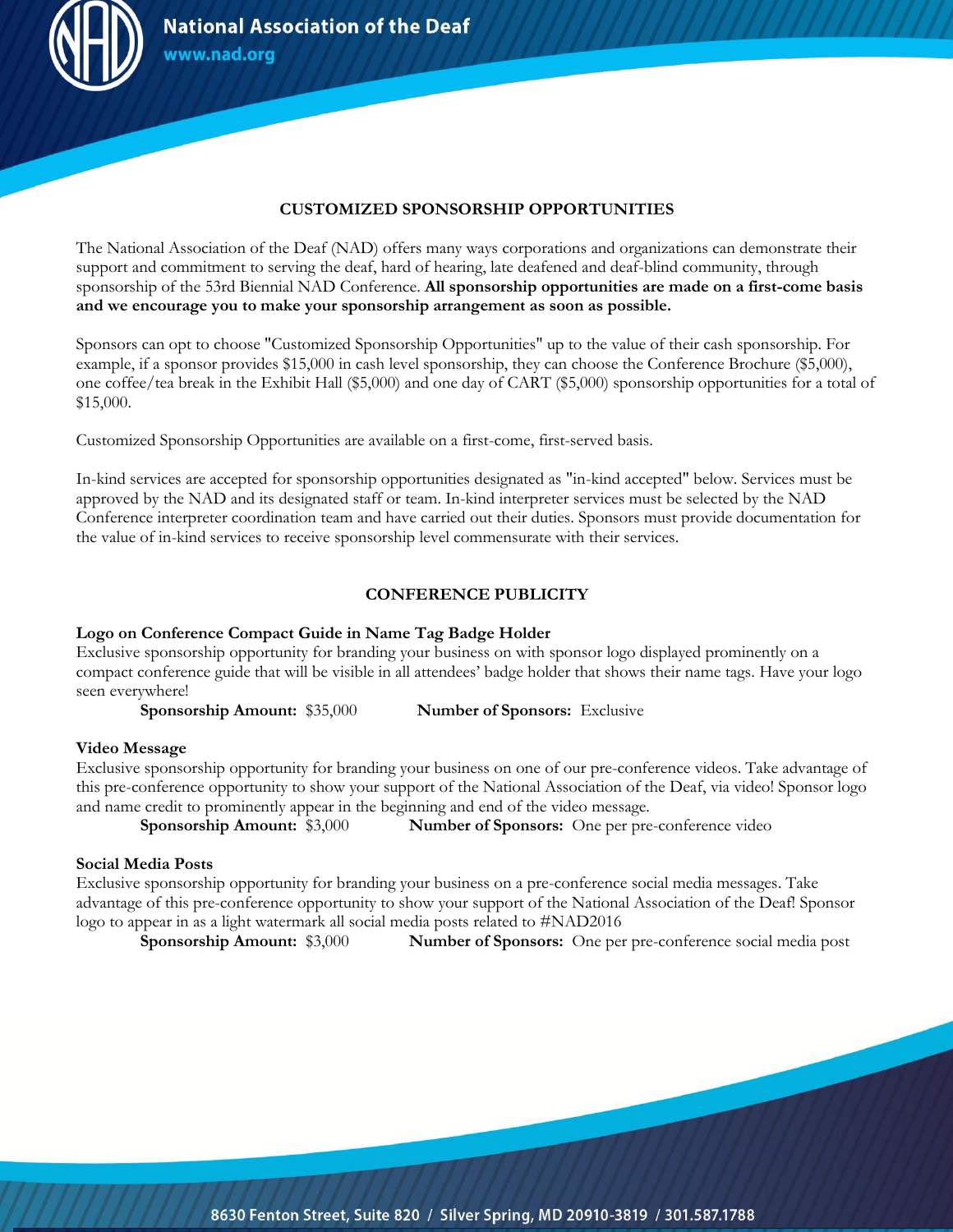

### **NAD@Night EVENTS**

#### **Opening Ceremony**

Exclusive event sponsorship opportunity for provision of full-length entertainment program at the Opening Ceremony which will be held on Tuesday, July 5, 2016. Includes sponsor recognition in printed event description in the NAD Conference program book, and in the Guidebook app with specific recognition of sponsorship for this event. In addition, we can distribute sponsor-provided novelties for all in attendance. *Note: all sponsors will be recognized at the Opening Ceremony and top levels are given a limited opportunity to provide a video message.*

**Sponsorship Amount:** \$25,000 **Number of Sponsors:** Exclusive

#### **Community Forum**

The NAD will host a Community Forum at which everyone is welcome without charge for the event. The Community Forum will make it possible for all parts of the community to have a full discussion with one another in our efforts to achieve maximum unity which will elevate how our community can achieve all our goals of equality. This Community Forum will take place on Wednesday, July 6, 2016, and the exclusive sponsor will have an opportunity to have its corporate novelties distributed to all attendees along with sponsor recognition in the NAD Conference program book and in the Guidebook app with specific recognition for sponsorship for this event.

**Sponsorship Amount: \$25,000 <b>Number of Sponsors:** Exclusive

#### **College Bowl Finals and Scholarship Awards**

Come and watch college students vie against each other in the exciting College Bowl held on Thursday, July 7, 2016. Several colleges and universities will compete in this bowl contest including but not limited to the traditional teams from Gallaudet University in Washington, D.C.; National Technical Institute for the Deaf at Rochester Institute of Technology (NTID/RIT) in New York; and California State University at Northridge (CSUN). Exclusive sponsorship opportunity for provision of College Bowl scholarship awards to individual contestants and alternate. The first place team will receive scholarship awards from the NAD of \$4,000; second place team, \$3,000; third place team, \$2,000. Includes distribution of themed corporate novelties to all attendees, sponsor recognition in NAD Conference program book and in the Guidebook app with specific recognition of sponsorship for this event, and opportunities for provision of welcoming remarks and presentation of contestant awards during private reception to follow.

**Sponsorship Amount:** \$25,000 **Number of Sponsors:** Exclusive

#### **Youth Ambassador Program Final Rounds and Scholarship Awards**

Sponsor the Youth Ambassador Program contest! Join us to watch a competition that showcases young deaf and hard of hearing individuals who will be the leaders of tomorrow. The competition will compel these young individuals to demonstrate their skills and abilities in different areas such as devising a concept for system change, creating a video message to effectuate such change, delivering a convincing presentation to the audience, and prevailing in a series of mental and physical challenges! You have the opportunity to be the exclusive sponsor of the new Youth Ambassador Program contest on Friday, July 8, 2016. The winners of the YAP event will serve as ambassadors of goodwill on behalf of the NAD and the deaf and hard of hearing community at large, speaking to diverse groups nationwide during their two-year term. The two winners each receive a scholarship award of \$5,000 as well as prizes. Includes distribution of sponsor-provided novelties to all attendees, sponsor recognition in NAD Conference program book and in the Guidebook app with specific recognition of sponsorship for this event, and opportunities for provision of welcoming remarks and presentation of contestant awards during private reception to follow.

**Sponsorship Amount:** \$25,000 **Number of Sponsors:** Exclusive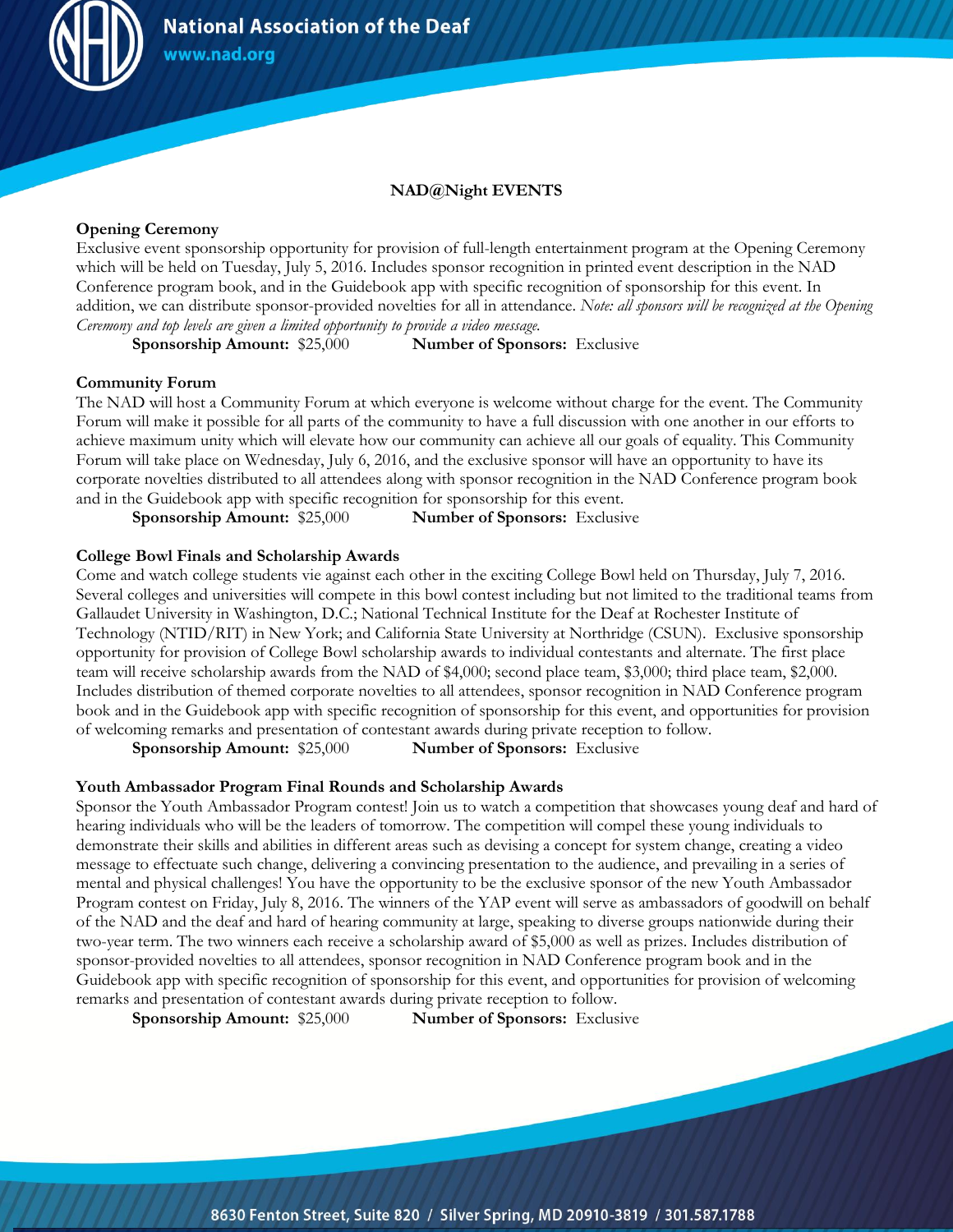

### **PulseTHAT! & Live Auction Event**

For the first time ever, the NAD will host a PulseTHAT! event on Saturday, July 9, 2016 that will pit various teams against each other in guessing answers to survey questions answered by the deaf and hard of hearing community. Enjoy this fun activity, which will also include a Live Auction of various valuable items including vacations and beautiful artwork! Includes distribution of sponsor-provided novelties to all attendees, sponsor recognition in NAD Conference program book and in the Guidebook app with specific recognition of sponsorship for this event, and opportunities for provision of welcoming remarks and presentation of contestant awards during private reception to follow.

**Sponsorship Amount:** \$25,000 **Number of Sponsors:** Exclusive

# **DAYTIME EVENTS**

#### **Continental Breakfasts**

Sponsor opportunities for provision of continental breakfast on one of four mornings. Includes prominent provision of welcoming remarks and catering for 300 people. NAD will invoice sponsor, post-conference, for banner hanging and/or audio-visual equipment needs, if used. Open to all who are registered.

**Sponsorship Amount:** \$15,000/breakfast

(*Includes catering, stage, pop-up screen, LCD. Sponsor responsible for all other expenses such as additional catering and A/V, banner hanging, interpreters, and CART)*

**Number of Sponsors:** One per day

#### **Beverage and Snack Breaks**

Multiple sponsorship opportunities for provision of complimentary coffee/tea service in the Exhibit Hall during breaks at the conference. Open to everyone, as the Exhibit Hall requires no registration. **Sponsorship Amount:** \$10,000/break *(includes catering)* **Number of Sponsors:** One per day

## **CONFERENCE ACCESSIBILITY**

### **Computer Assisted Real-Time Translation (CART)\***

Multiple or exclusive sponsorship opportunity for CART services throughout the official Conference program for all plenary and workshop sessions. CART services are provided by skilled stenographers using special equipment that projects the text of spoken presentations. Sponsor credits (opening and closing credits for each session) as well as other amenities described under the appropriate sponsor recognition level.

**Sponsorship Amount:** \$5,000/day; \$25,000/week

**Number of Sponsors:** Multiple or Exclusive

*\*Sponsors can make an in-kind donation by covering all of the expenses of one or more writers.*

### **Interpreting Services\***

Multiple or exclusive opportunities for support of a full range of interpreting services during the official Conference program including plenary and workshop sessions. Interpreting services range from ASL, signed English, and oral to close-vision, tactile, as well as sign-to-voice services. Includes sponsor recognition at the beginning of every interpreted event.

**Sponsorship Amount:** \$15,000/day; \$60,000/week

**Number of Sponsors:** Multiple or Exclusive

*\*Sponsors can make an in-kind donation by covering all of the expenses of one or more interpreters.*

8630 Fenton Street, Suite 820 / Silver Spring, MD 20910-3819 / 301.587.1788